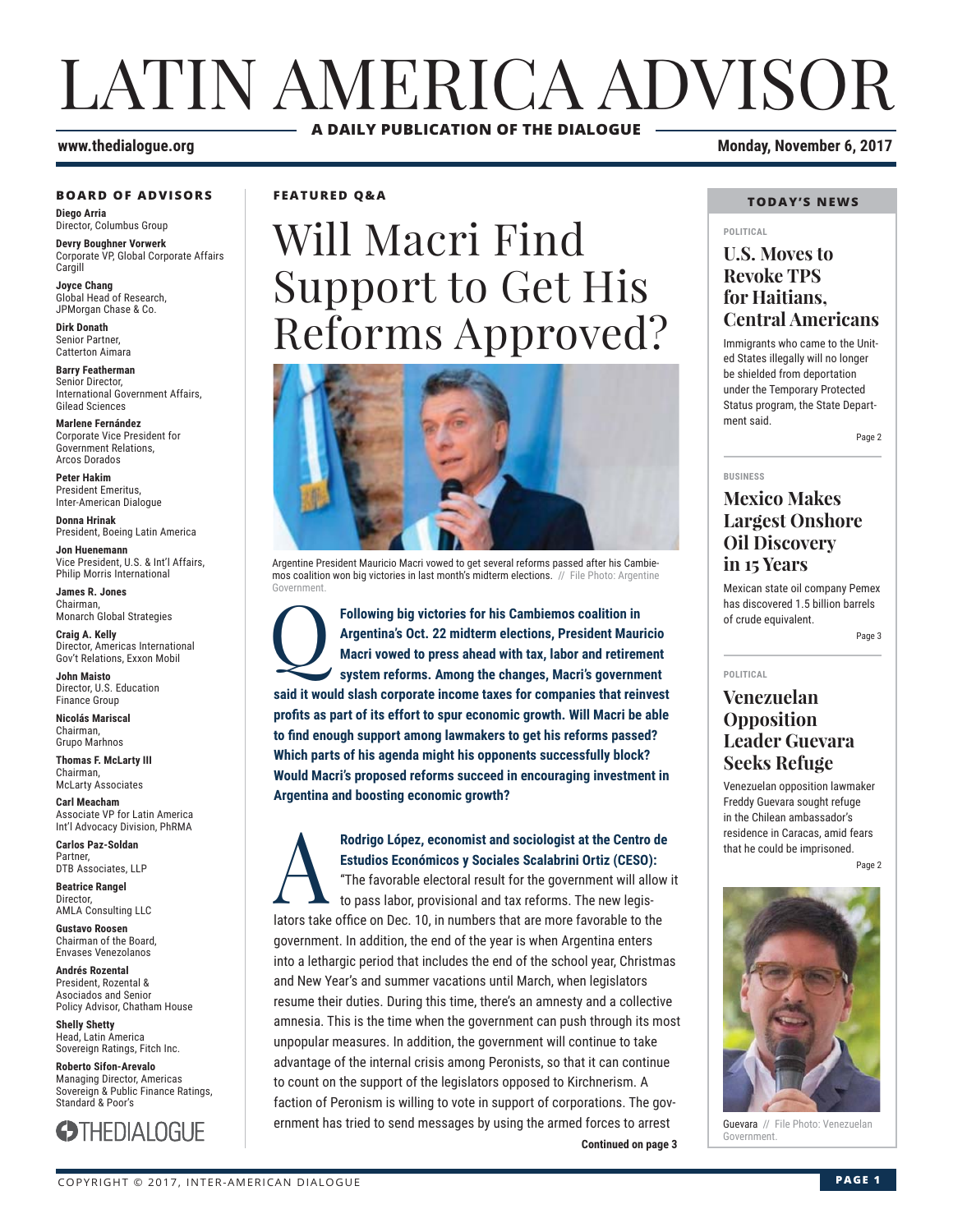## **POLITICAL NEWS**

## Venezuela's Guevara Seeks Refuge in Envoy's Residence

Venezuelan opposition lawmaker Freddy Guevara on Saturday sought refuge in the residence of the Chilean ambassador in Caracas amid fears that he could be imprisoned, Reuters reported. The development leaves the country's fracturing opposition with even fewer options to challenge President Nicolás Maduro. Venezuelan authorities had sought to strip Guevara of his immunity from

## **This is an arbitrary and political decision that seeks to weaken a congress that has the full support of the people."**

**— Julio Borges** 

prosecution on allegations that he instigated violence. Agents of government intelligence agency Sebin surrounded Guevara's house over the weekend, Reuters reported. Guevara, 31, heads the opposition Popular Will party and is the deputy leader of the country's National Assembly. He entered the Chilean ambassador's residence and requested protection, according to a statement by the Chilean government. The Maduro government's pursuit of Guevara was the latest in a series of moves against opposition leaders. Some have been banned from holding office, like former presidential candidate Henrique Capriles; others have been arrested or placed on house arrest, like opposition leader Leopoldo López; and others have been threatened with trial, like congressional leader Julio Borges, the wire service reported. In a statement Sunday, Borges condemned the threats made against Guevara. "This is an arbitrary and political decision that seeks to weaken a congress that has the full support of the people. Venezuela is hungry for food, but also freedom, justice and dignity," Borges said

Sunday. Venezuelan government authorities ridiculed Guevara for seeking refuge. "Some people are very brave when it comes to calling for and provoking violence, destruction, and death," Foreign Minister Jorge Arreaza said in a tweet. "But when justice is done, they flee with embarrassing cowardice." This year, Guevara has been at the forefront of protests, including violent ones, that called for the release of jailed dissidents,as well as early elections, respect for the opposition-led legislature and humanitarian aid. The Chilean ambassador's residence in Caracas already has given refuge to five magistrates that were named by the National Assembly and subsequently threatened with imprisonment, as well as an opposition politician from the COPEI party. The magistrates last month fled to Colombia before finally flying to Santiago, where President Michelle Bachelet's government received them.

## U.S. Moves to Revoke TPS for Haitians, Central Americans

More than 300,000 Central Americans and Haitians who live in the United States under a program known as Temporary Protected Status will soon see that status revoked and will no longer be protected from possible deportation, the U.S. State Department told Homeland Security officials last week, days before Homeland Security was set to announce whether the protection would be renewed, The Washington Post reported Friday. Some 57,000 Hondurans and 2,500 Nicaraguans are set to see their TPS designation expire in January. Though most living under TPS arrived in the United States illegally, they were exempt from deportation after Hurricane Mitch barreled through Central America in 1998. The status, which Congress established in 1990, is meant to protect foreign nationals from being deported to their countries amid instability caused by natural disasters or armed conflict. Status for migrants affected by Hurricane Mitch had been routinely renewed since then, in some cases due to subsequent natural disasters and insecurity. On Oct. 31, Secretary of State

#### **NEWS BRIEFS**

## **Mexican Gov't Report Identifies Failures in Fighting Corruption**

The Mexican government identified serious failures in combating corruption in a classified report seen by Reuters ahead of an evaluation of the country's efforts to curb money laundering by the Financial Action Task Force (FATF), a global group of government agencies dedicated to curbing money laundering, the wire service reported Saturday. The report estimates that drug trade, tax fraud and other crimes are worth at least 1.13 trillion pesos (\$58.5 billion) per year in Mexico, and that the entire sum is highly susceptible to money laundering. On Thursday, the government said the FATF evaluation, which has not yet been made public, said Mexico had made "significant" progress in tackling money laundering since the body's last evaluation in 2008.

## **Colombia to Hold Large-Scale Renewables Auction**

Colombian Minister of Mines and Energy Germán Arce Zapata on Friday announced the country's first large-scale solar, wind and biomass auction will be held before next May's presidential election, PV Magazine reported. More details of the auction and bidding rules were not provided. As of December 2016, 160 solar projects with a total capacity of 1.2 gigawatts were registered. All of those projects may eventually compete in the upcoming and in future auctions.

## **Uruguay's Central Bank Announces Digital Peso**

Uruguay's central bank on Friday announced that it is rolling out a digitization of the country's currency, which it stressed is "not a cryptocurrency" like Bitcoin. The currency will remain the responsibility of the central bank. The pilot program will last six months, the central bank added.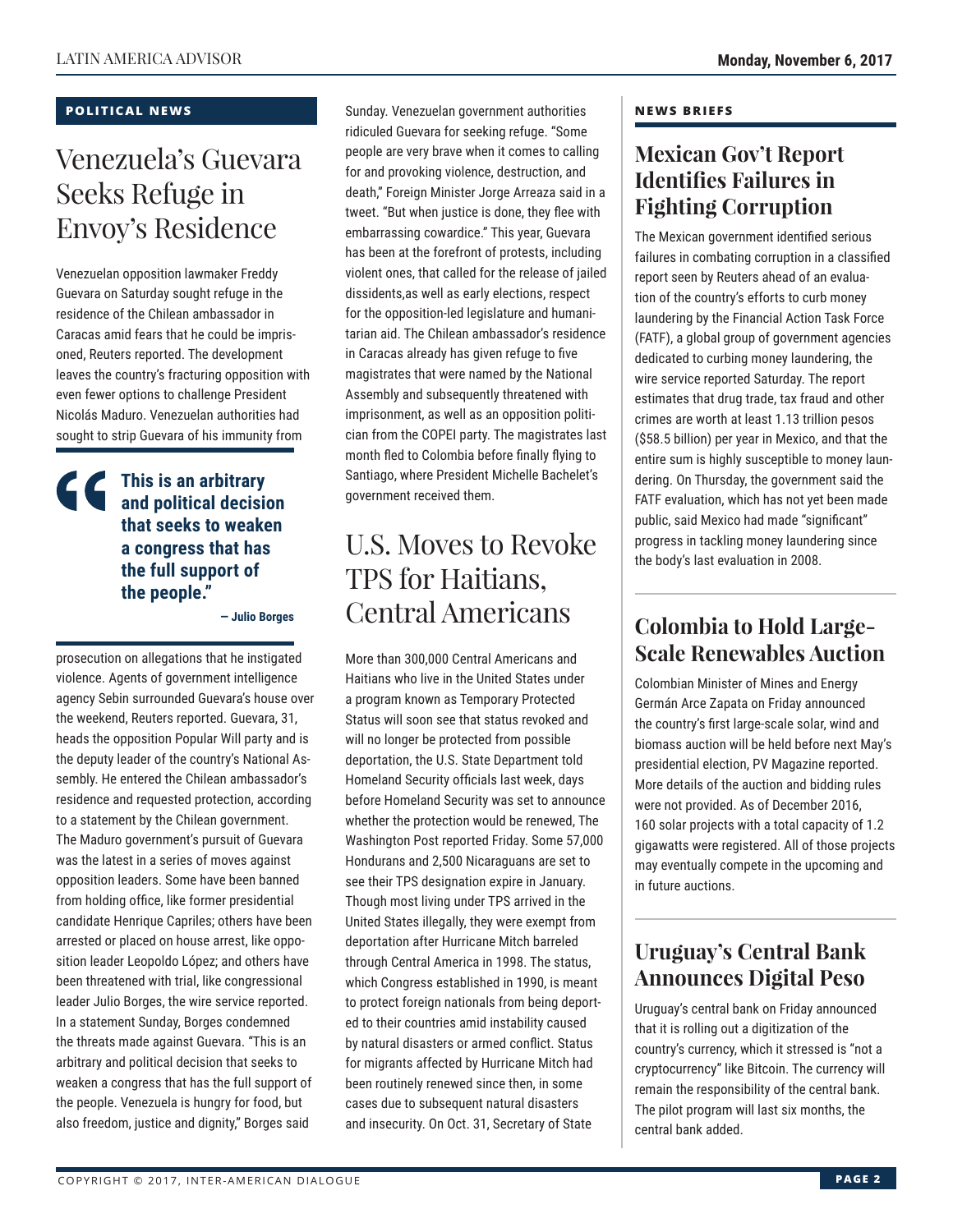## **FEATURED Q&A / Continued from page 1**

Kirchnerists (the former energy minister and the former vice president). There will be a quick debate to make a show for the media. There will only be minor challenges to getting the legislation passed, with some articles being presented to simulate debate and agreement. One, for example, is the ridiculous 17 percent tax on wine, the national beverage and the main industry for many provinces represented in the Senate. Finally, the reforms will not stimulate investment or growth. On the contrary. The government believes that lowering taxes will benefit businesses, but in fact, it will only reduce both public and private demand."

## Santos Goñi, board member<br>
of the World Affairs Council<br>
of Greater Miami and retired<br>
Argentine career ambassade **of the World Affairs Council of Greater Miami and retired Argentine career ambassador:**

"In order to further improve socio-economic standards and stimulate foreign investment, President Macri is promoting a 'now or never' supply-side economics reform package and other measures that would mainly satisfy the expectations of Argentina's middle class and its corporate and political establishment. As he considers that Argentina's growth will depend on 'what the private sector, not the government, does,' the individual taxpayer is slated to make up for the loss in corporate fiscal revenue, while the corporate sector is expected to increase private investment and create jobs. To achieve all this, he is engaging governors and trade unions and has included certain more populist policies to satisfy expected demands. In exchange for their shouldering the effort, he is also offering enhanced opportunities of political leadership to the newer generations of Argentine leaders across the political spectrum. Despite the opposition's electoral losses and consequent disarray, the administration hasn't won the seats necessary to pass its reform bills without their support. Nevertheless, and seizing the favorable momentum, it is proceeding to send the reform bills to Congress before the new legislators

are sworn in. It could also suspend the coming legislative recess by calling an extraordinary session to immediately debate and vote on passing the reform bills. President Macri has stated that things will improve definitively but slowly, 'day to day,' over many years. Therefore, passing the reform bills will also require popular acceptance of his gradualist approach, which in turn would determine its outcome in the immediate future."

Jimena Blanco, head of<br> **Americas Politics Research<br>
at Verisk Maplecroft: "Macri's<br>
key focus is to move Argentina<br>
decisively every from invector porish toward Americas Politics Research at Verisk Maplecroft:** "Macri's decisively away from investor pariah toward investor darling. To do this, he needs to reduce costs, streamline processes and rein in public spending to improve the country's fiscal position. Macri needs to shift the onus of growth from the public to the private sector, which he hopes to stimulate with the proposed income tax incentives. We expect the initiative, if approved, to be well received by companies. However, the policy will not lack detractors, particularly from Kirchner's opposition camp, which would want to see companies pay taxes and meet reinvestment targets too. On the labor front, Macri is focusing on the areas where Argentina's risk profile is among the worst in the region. Our Labour Costs Index measures a combination of wage costs, labor productivity and other financial burdens on employers to determine the cost competitiveness of each nation's labor market. Argentina has the fourth-worst performance in Latin America, after Venezuela, Honduras and Costa Rica. Change is a necessity, not an option. However, we also expect tensions with unions, social movements and activist groups to increase during the negotiations in Congress. We anticipate large-scale demonstrations, strikes and road blockades at the height of tensions, particularly in relation to labor reforms. Businesses will experience some operational disruption in large urban centers like Buenos Aires, Rosario, Córdoba, and La Plata. With that

**Continued on page 4** 

Rex Tillerson sent a letter to acting Homeland Security Secretary Elaine Duke, informing her that the conditions in Central America and Haiti were no longer consistent with the justifications needed to grant immigrants Temporary Protected Status. Tillerson's assessment has not been made public, but it was confirmed by several administration officials familiar with the matter. U.S. President Donald Trump's administration has repeatedly said the program is meant to be temporary, and not a way to grant long-term residency to foreign nationals. They said natural disasters that occurred a decade ago should not be used to justify extending provisional immigration status.

## **BUSINESS NEWS**

## Mexico Announces Largest Onshore Oil Discovery in 15 Years

Mexican state oil company Pemex has discovered 1.5 million barrels of crude equivalent that could represent a total proved, probable and possible reserves of 350 million barrels—the largest onshore discovery in 15 years, President Enrique Peña Nieto announced Friday, the Financial Times reported. Mexico's oil sector had previously seen a steady decline in oil output over the last 13 years. Peña Nieto said the find, in Veracruz State, could be brought onstream "relatively quickly" and that the find contained both oil and gas. The discovery is the third large find for Mexico this year, and it follows a landmark energy-sector reform enacted under Peña Nieto in 2013, which opened the energy sector to private investment after eight decades of it being under state control. Peña Nieto said the find has "great economic value" and is strategically located near existing infrastructure. The announcement comes a week after the state oil company announced a loss of \$5.6 billion in the third quarter after a three-quarter streak in the black. Pemex said the discovery is similar in size to the field associated with the Zama well that was announced in July, Reuters reported.